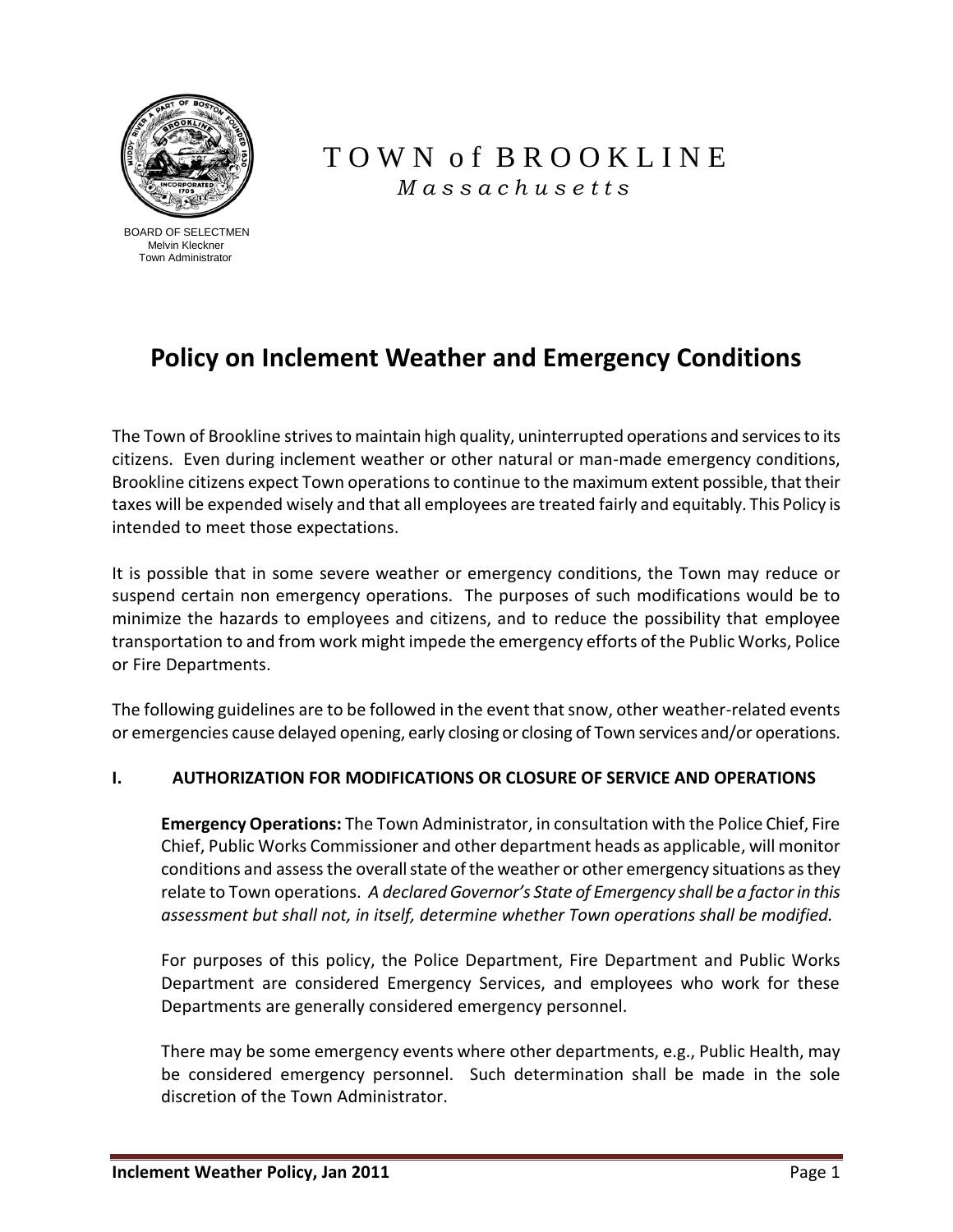**Routine Services and Operations:** The Human Resources Director, in consultation with Department Heads, will monitor weather or other conditions and assess the need for the operation of routine, non-emergency Town services and operations. Any modification of regularly scheduled operations or services due to weather or other emergency conditions will be authorized by the Town Administrator upon recommendation of the Human Resources Director. Any such decision will be made as early as feasible.

The Human Resources Office will communicate the authorization to modify routine services and operations to all departments immediately upon the approval of the Town Administrator. Each Department Head will be responsible for contacting all of their department employees of the decision as outlined below.

## **II. TYPES OF MODIFICATIONS OF SERVICES AND OPERATIONS (Non-Emergency only)**

## **A. Fully Operational**

Employees should always assume that Town services and operations will be fully operational unless otherwise notified by their Department or Division Head. If an emergency employee believes he cannot safely travel to work he should contact his Department or Division Head who will make appropriate arrangements to get the employee to work safely. Non-emergency employees must make reasonable efforts to report his or her inability to attend work to their manager as soon as is practicably possible. This should be in line with the particular department's normal arrangements for reporting a sick day or other unanticipated absence.

Reasonable late arrivals during adverse weather conditions will be excused at the discretion of the Department Head.

## B. **Delayed Start**

Delay of non emergency operations will be authorized by the Town Administrator based on recommendations presented by the Human Resources Director. Any such decision will be made as early as feasible. Employees reporting to work on a delayed start due to inclement weather or other emergency event will be paid for a regular day of work. Leave banks will not be charged for non emergency employees in the event that work is delayed.

## **C. Early Closures**

All offices are expected to remain open through normal hours unless explicitly authorized by the Town Administrator.

Unless authorized by the Town Administrator, department heads may not dismiss personnel due to weather or other emergency conditions without a charge to appropriate leave banks. Leave taken by an employee to depart early will not be restored if a subsequent early closure is authorized.

Leave banks will not be charged for non emergency employees in the event that work is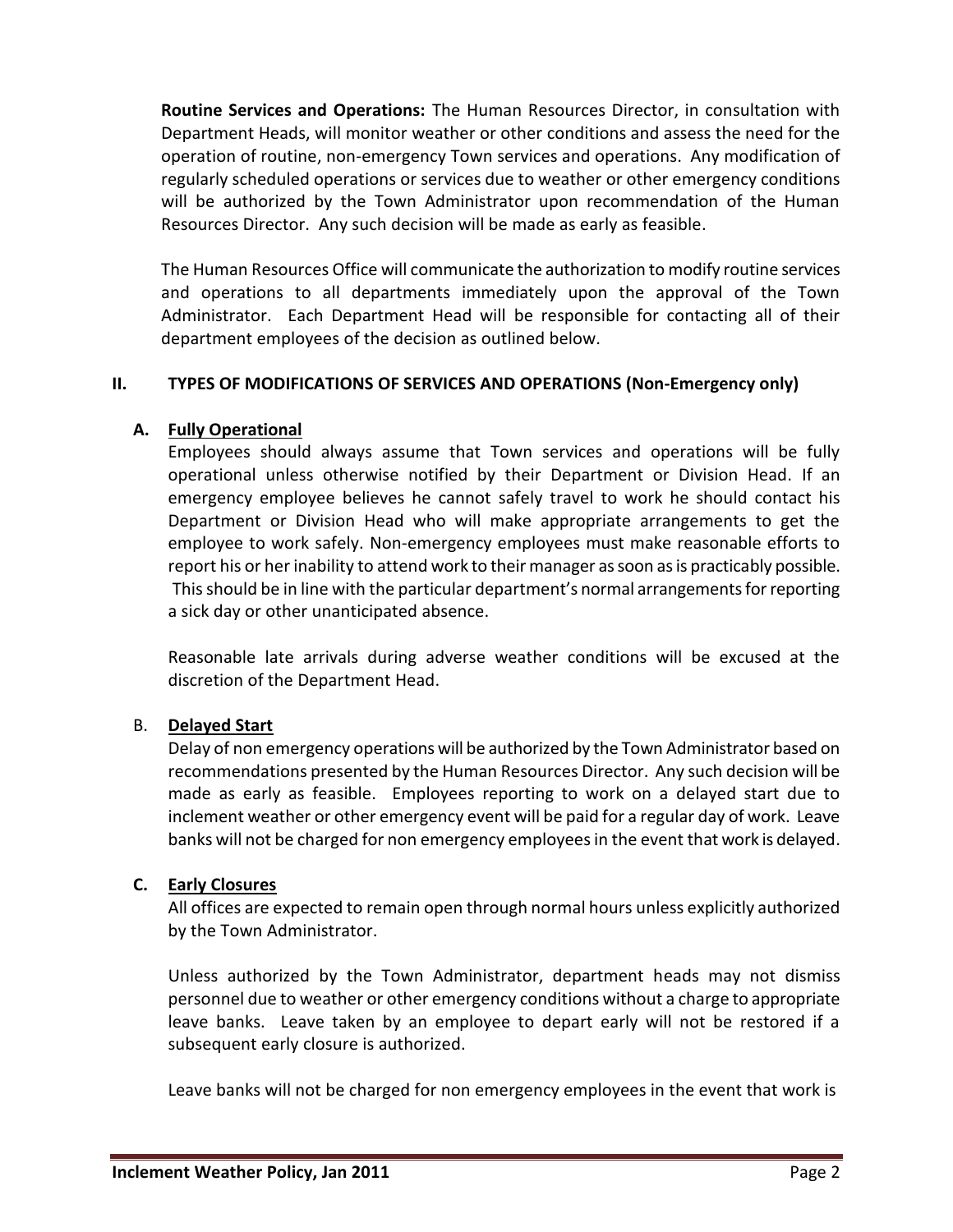closed early in accordance with the above.

#### **D. Closure of Non-Emergency Departments**

Closure of non emergency operations will be authorized by the Town Administrator based on recommendations presented by the Human Resources Director. Leave banks will not be charged for non emergency employees in the event of a closure.

#### **III. NOTICE RESPONSIBILITIES**

#### **A. Town Administrator and Human Resources Responsibilities**

For inclement weather or other natural or man-made emergency situations, the Town Administrator, in consultation with the Human Resources Director, will make the determination as early as feasible as to whether non emergency Town Services and/or Operations should be reduced or cancelled.

Immediately upon the approval of the Town Administrator, the Human Resources Director will communicate the decision whether to remain fully operational, to delay opening, to close early or to cancel services and/or operations to each Department Head.

#### **B. Manager Responsibilities**

The Department Head and Division Heads should ensure that all staff are made aware of the Town's Inclement Weather Policy, and that all employees are treated fairly and equitably under this policy.

The Department and Division Heads should ensure that reporting arrangements are clearly communicated to all employees.

## **C. Staff Responsibilities (Non-Emergency)**

It is the responsibility of the employee to make every effort to attend for duty at their normal place of work. This includes adapting their means of travel if necessary, even if this results in arriving late for work. Employees should not put themselves at unnecessary or inordinate risk when attempting to attend work.

Personal safety in travel to and from work is an important individual consideration for employees to decide based on their individual circumstances. Appropriate, available leave (personal leave and vacation) may be requested by non emergency employees who decide that they should stay at home due to the weather or other emergency event. Sick leave is not an appropriate leave for such purpose unless the employee is actually ill and the Department Head authorizes the leave.

Non-emergency employees must make reasonable efforts to report his or her inability to attend work to their manager as soon as is practicably possible. This should be in line with